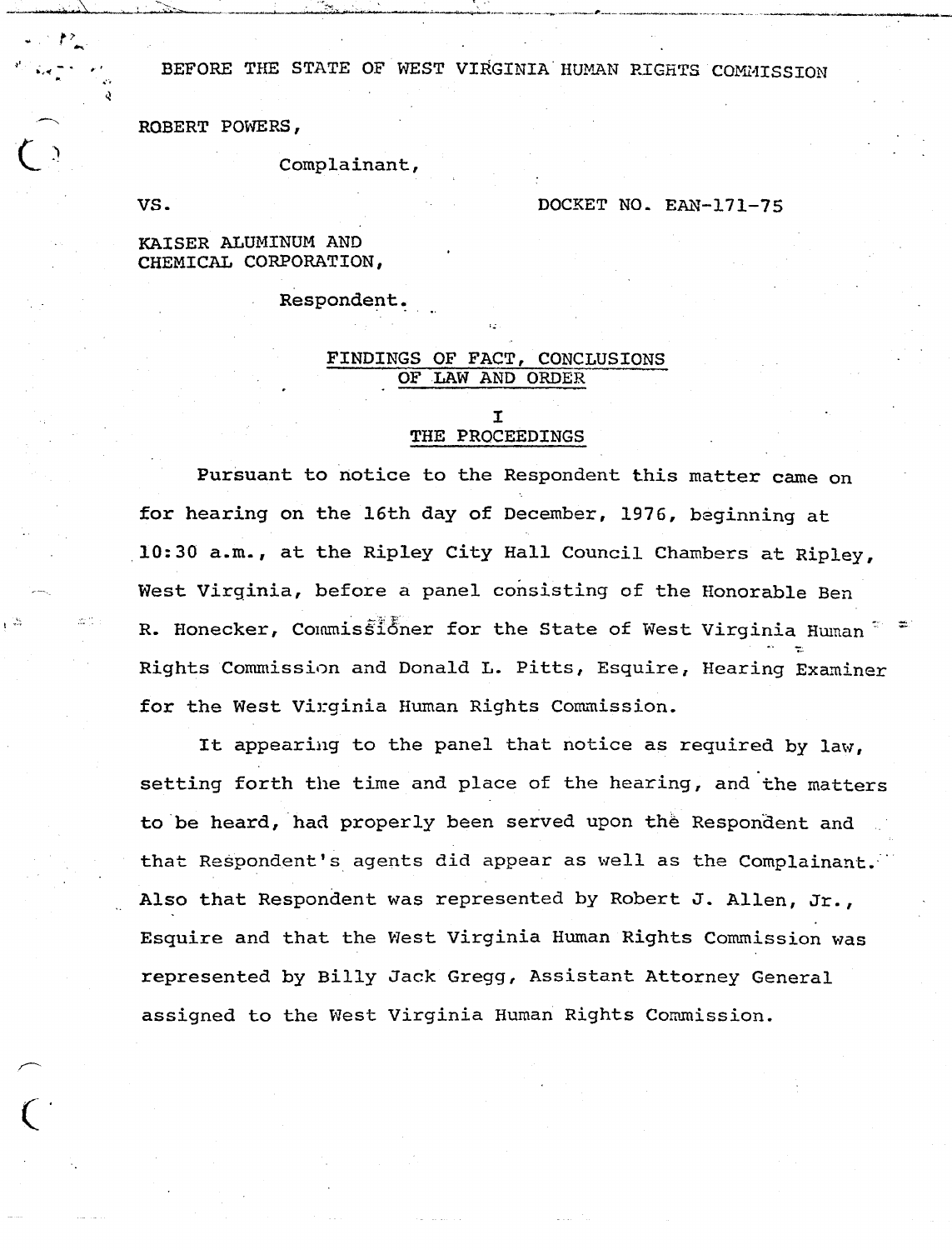The West Virginia Human Rights Commission upon due consideration of the entire record, testimony and evidence in this matter, the arguments of counsel, and the recommendations of the hearing examiner, makes the following findings of fact and conclusions of law.

# II FINDINGS OF FACT

The Complainant in this proceeding while working in a  $1.$ supervisory capacity for the Akron Standard Mold Company (TR-10) where he had worked for 8 years or more, decided after several interviews with Respondent to uproot his family and take employment as a foreman at Respondent's Ravenswood plant beginning on June 7. 1972.

Complainant's training started in Respondent's scalping  $2.$ department and he was transferred to the Cold Rolling Department on May 1, 1973, where he worked until the date of his termination on January 23, 1975. Complainant was paid by Respondent until March 31, 1975.

Complainant claims that he was harassed and discriminated 3. against by Respondent because of his ancestral background and national origin which is Polish, and as a result of this claimant was dismissed.

Complainant was the recipient of derogatory ethnic 4. remarks.  $(TR-15)$ 

 $-2$   $-$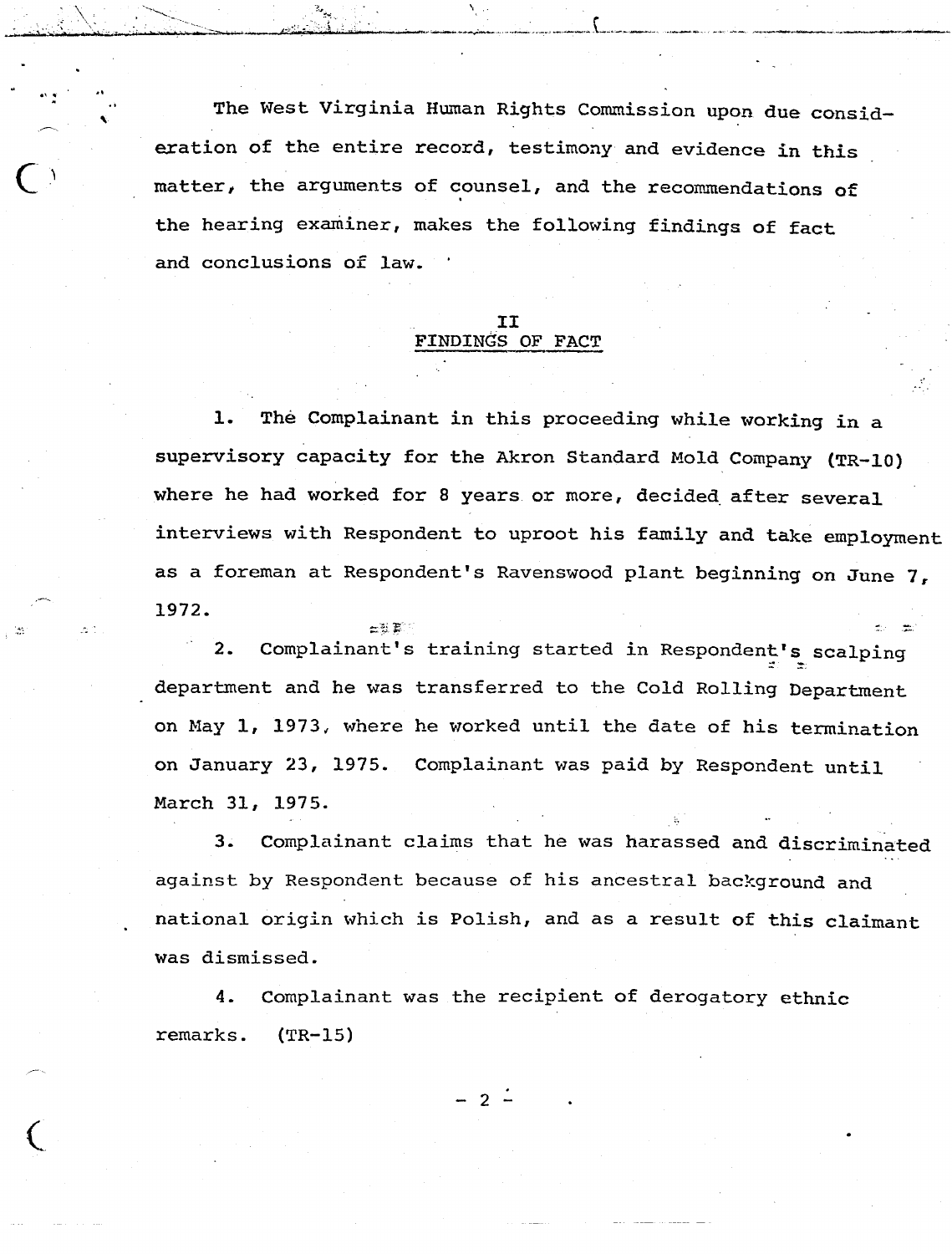Complainant did refer to himself on several occasions  $5.$ as "the Polock", however, this did not extend to Complainant's supervisors the right to refer to Complainant as "Dumb Polock" or to use other ethnic slurs concerning Complainant's ancestral background.

Complainant protested his treatment at the time he was  $6.$ transferred from the Scalping Department when he talked to plant  $(TR at 17)$ manager Hopper.

Complainant again protested his treatment from his 7. supervisors to Mr. Suiter in the personnel department in December, 1974.  $(TR-59)$ 

Complainant was conscientious in his role as a foreman. 8. Additionally, foremen who worked before and after his shift did not complain concerning Complainant's alleged poor supervisory To the contrary, they found his shift operations to be  $=$ habits. A poor work record would express itself in the in good order. foremen before or after him having to do extra work in order to make up for Complainant's inability to supervise.  $(TR at 80,$ TR at 90)

Respondent raises the question concerning Complainant's 9. transfer from its Scalping Department to its Cold Roll Department by suggesting that Complainant's transfer was in fact a demotion. The evidence offered does not support this interpretation. **It** is sufficient to note that the personnel records show that Complainant was a foreman until his dismissal.

ર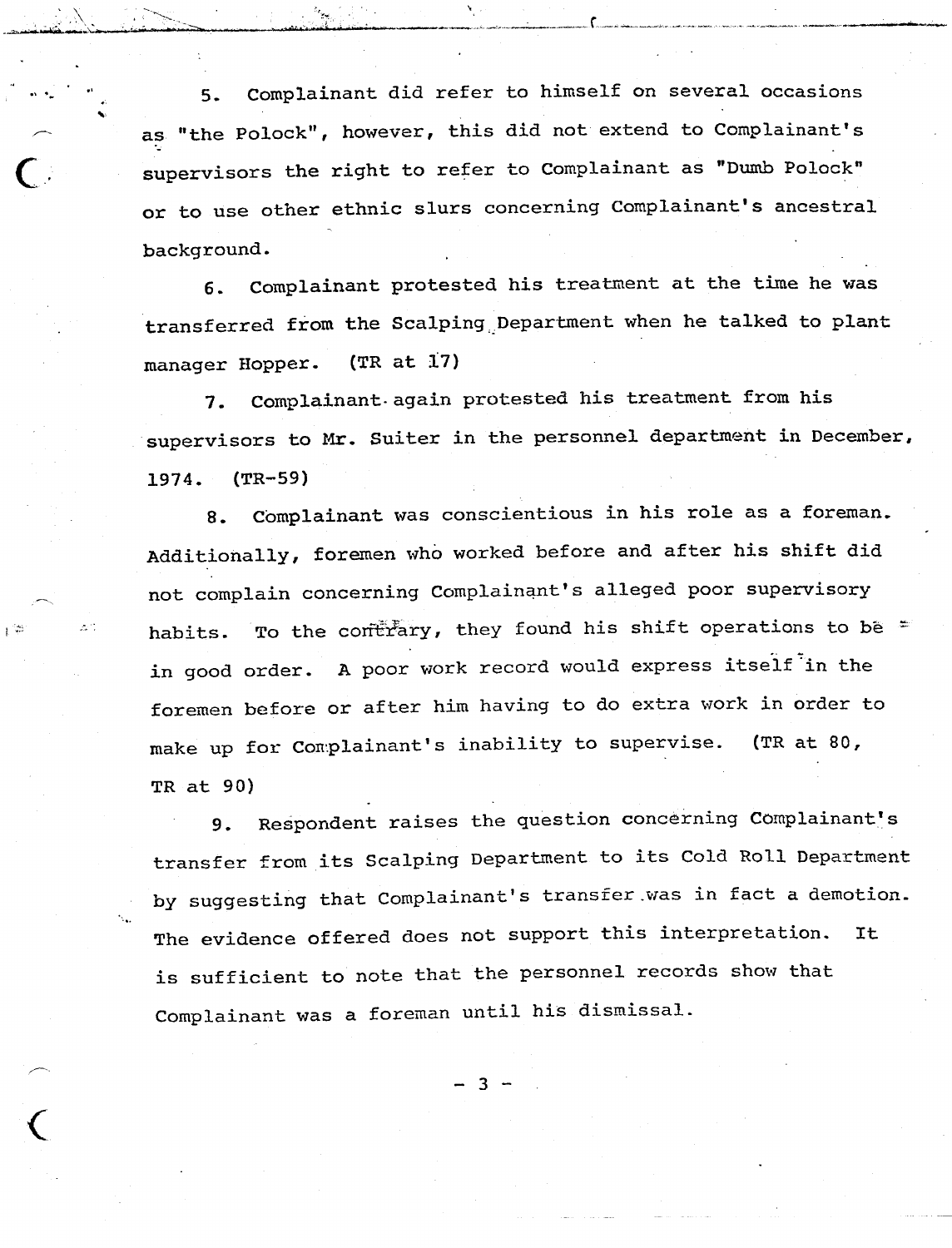Of great weight in the present controversy are the 10. evaluations by Respondent of Complainant's work history dated January 7, 1974 and November 15, 1974 which alone would appear to give Respondent sufficient grounds to dismiss Complainant. These evaluations, when viewed in the light of the testimony elicited during the hearing, articulate that Respondent had a policy which provided for the upgrading and improvement of company personnel. In particular, the appraisal and developmental questionnaire of January 7, 1974, reflects such a policy when it requests those in a position to critically appraise Complainant to give or list "two or three specific developmental activities planned for the employee during the next year". Yet Respondent and its agents undertook a policy of inaction and in so doing failed to give directed assistance to help the Complainant improve. *::;:;1. ~-.* The discussion between the trial examiner and the Complainant's supervisor brings to light the Respondent's own corporate policy. The statement made by Respondent on its evaluation questionnaire shows that Respondent would take no significant steps to aid the Complainant in improving. It is clear that the supervisory personnel at the Ravenswood Plant desired and perpetrated a scheme of activities designed to one end, the ultimate dismissal  $(TR-165$  and  $166)$ .of Complainant.

, where  $\mathcal{L}_\text{c}$ 

 $\sim$ 

I"~';'- ·~i~...--...\_,\_.\_\_ ~.''~"..;..,\_~

*..-~\_.•~'L~'~~-=';* ow'

Respondent's agent, John Rothwell, in an attempted and 11. feeble response to Complainant's supposed weakness in supervision,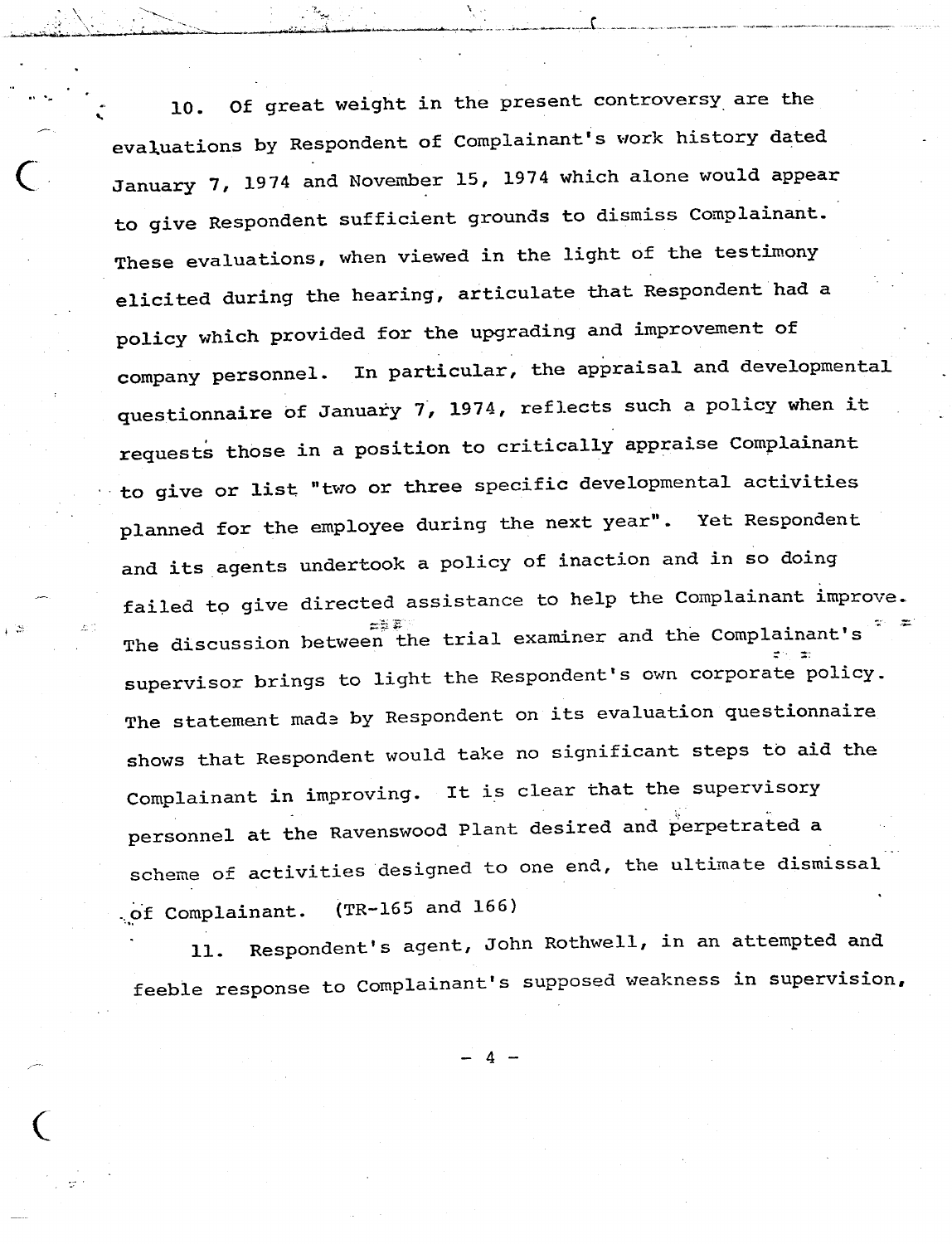assigned Complainant the so-called remedial task of having the trash cans cleaned as a possible step to help Complainant with his deficiencies in supervision and production. However, . aving the trash cans assigned to Complainant was just an added burden or an extra chore which in no way helped the Complainant overcome any of his deficiencies.

 $\frac{1}{2}$ j. ,a: .~.;. . •••...'

 $\begin{pmatrix} 1 \\ 1 \\ 1 \end{pmatrix}$ 

. <sup>&</sup>gt;'--.- \ ....,-" •...<sup>~</sup> '

Respondent's supervisory agent Griest indicated that  $12.$ Complainant had difficulty in supervising the truckers.  $(TR-204)$ Supervisory agent Griest mentioned that Complainant during a given "Seven day period. . . might not have any problems when he had a certain trucker." (TR-204) Respondent's agent Griest mentioned that Complainant did have problems supervising two particular truckers and that said problem truckers are "still employed at Kaiser" and that with new supervisors the problem truckers "still have=the same habits." (TR-206)

Complainant only had problems in supplying the other 13. foremen with essential metals when two certain truckers were working and the oroblems Complainant had in supervising these two particular truckers continues to be tolerated by the Respondent.

# III CONCLUSIONS OF LAW

Given the stated facts established hereinabove, the Commission comes to a consideration of the basic issue; whether Complainant, while employed by Respondent in Ravenswood, was subjected to

 $-5 -$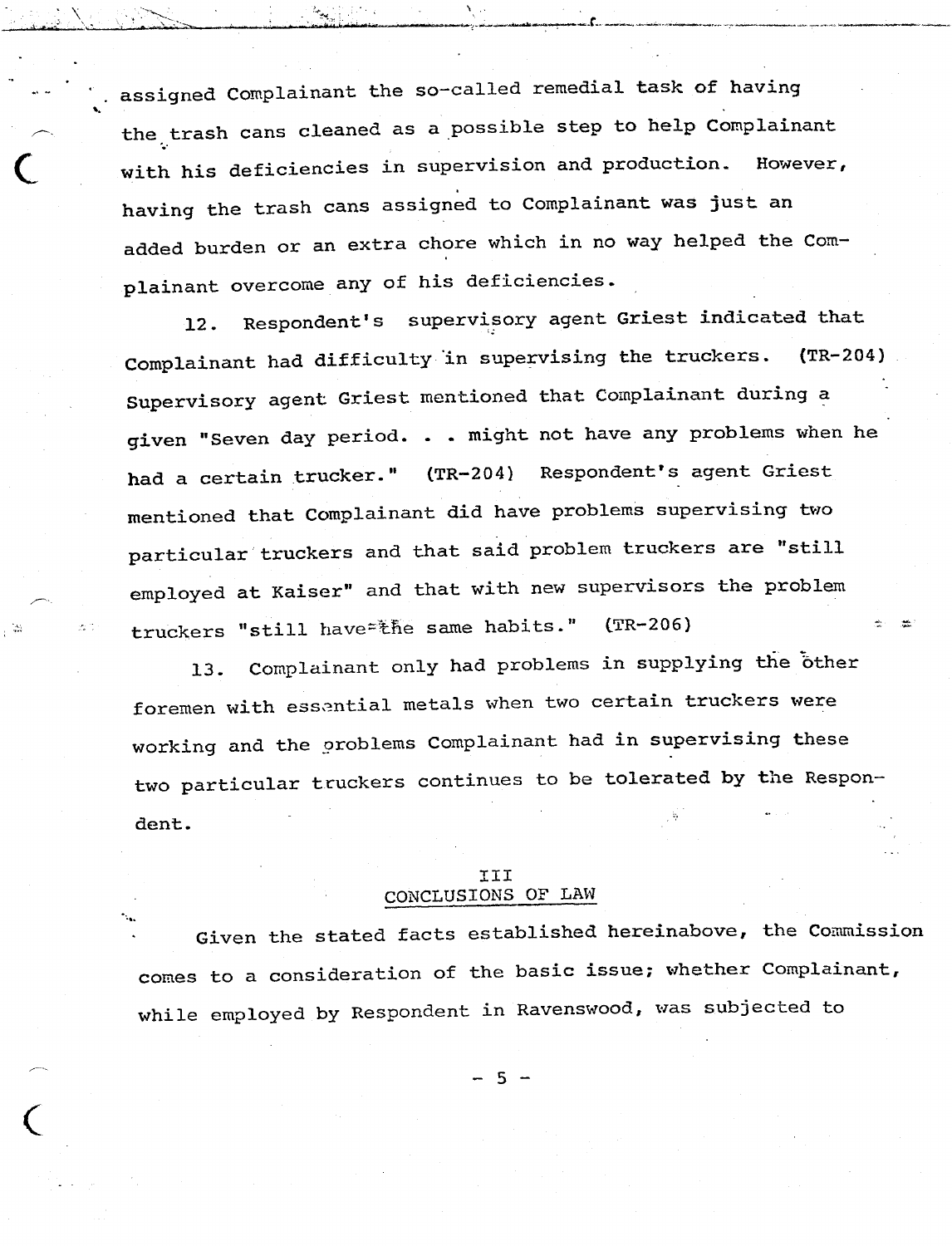.<br>A discrimination such that said discrimination was a factor in his discharge as a foreman in violation of the laws of the State of West Virginia.

-'. 4':"-~;':"'·" *:·)','ii:* '~~"'\_:'!"',. ·-:--J',""-'.:. •.-......'''''"'i .••..··--- •.\_·'''''· .•..•.-,•.:•.•...\_···,\_· -~ ••\_(\_ ..~.,\_\_ .. ~\_..••...\_\_ .\_,,\_.. - \_- .. --". .,\_ ...~\_\_ .,,\_,."""'"' ..~<C'T1'.

.<br>. .. ~"'!

 $\mathbf{v}$  $\mathbb{Z}_+$  .  $\mathbb{Z}_+$  ,  $\mathbb{Z}_+$ 

c<br>California<br>c

1. The complaint in this matter was properly and regularly filed by Robert Powers, in accordance with the procedure defined by the West Virginia Human Rights Act, W. Va. Code, S5-11-10, and the administrative regulations [Section 111] promulgated pursuant thereto by the West Virginia Human Rights Commission. The complaint states sufficient facts upon which to charge violation of the West Virginia Human Rights Act, W. Va. Code, §5-11-9(a). That section makes it an unlawful discriminatory practice for an employer to discriminate because of national origin against any individual with respect to hire and tenure if the individual is able and competent to perform the services required, unless the :- ..-. - practice is based upon a bona fide occupational qualification.

The complaint against the Respondent was timely filed  $2.$ within the meaning of the West Virginia Human Rights Act, W. Va. Code, §5-ll-l0. The incident complained of occurred on January 23, 1975, and the complaint herein was filed February 20, 1975, within the ninety (90) day limitation period.

3. The Respondent Kaiser Aluminum and Chemical Corporation . located in Ravenswood, West Virginia is and has been an employer within the meaning of the West Virginia Human Rights Act. W. Va. Code, §5-1l-3(d).

6.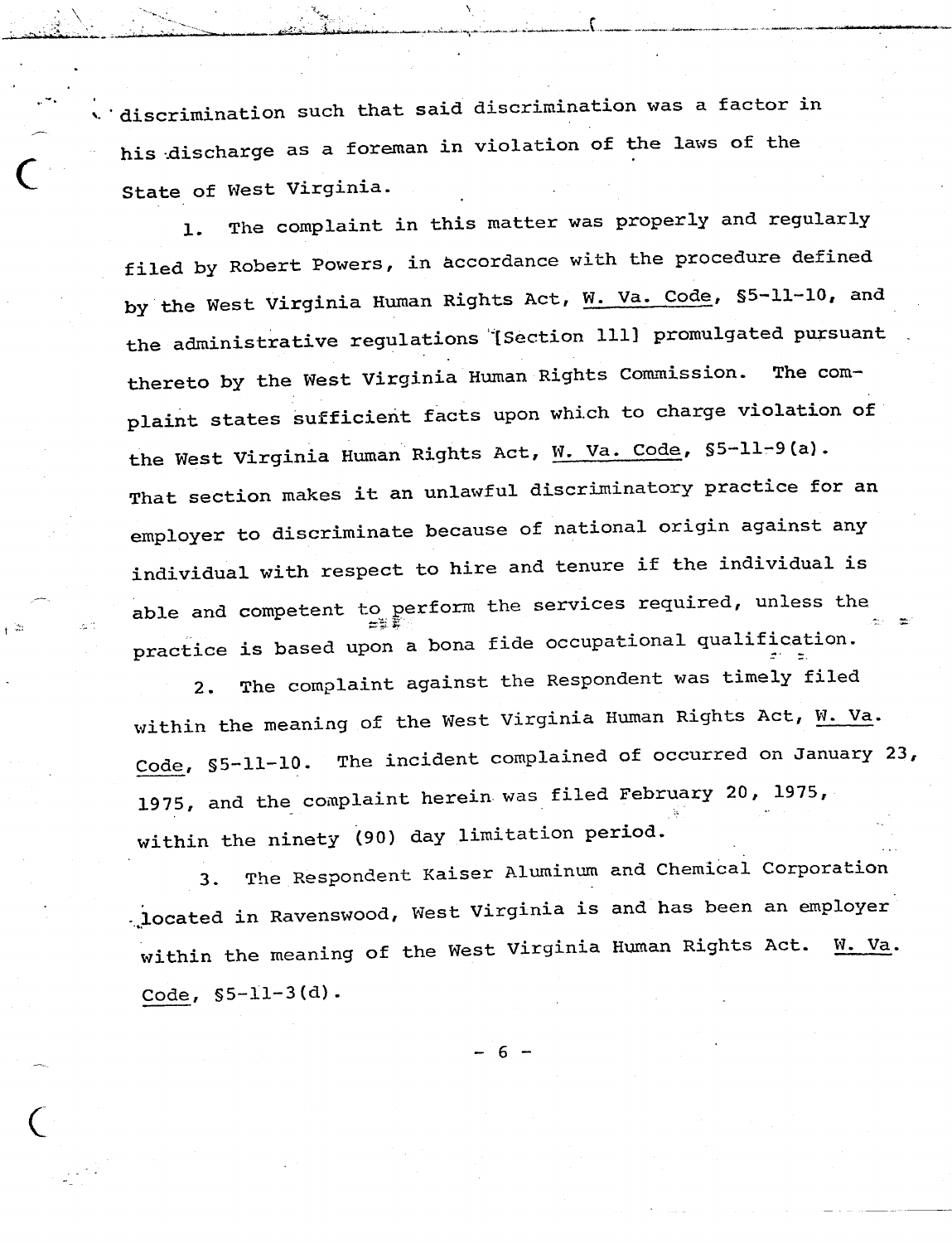At all times referred to herein, the Complainant, 4. Robert Powers, is and has been a citizen and resident of the State of West Virginia. W. Va. Code, \$\$5-11-2 and 3(a).

::'..,; . ., Of " •• ', ' •• ¥,.. ..•... - ~~ \_\_ .. *...i~..••~':.:' '~~ •..\_\_ ,\_, \_' '\_.. ;:.-~.;,~\_\_ ~.•..\_~ ,••...••..• \_\_ ..•\_\_*.,(> ,\_\_ ~,~ *\_T' ••••..• ~~'~ \_\_ •. <sup>~</sup> •. '" .•• ~\_.*

 $\bar{\chi}$  :

ъ.

.-", ..;:..•. ,~

r<br>C'

5. At all times referred to herein, the West Virginia Human Rights Commission has had jurisdiction over the parties and the subject matter herein.

The complaint in the herein proceeding was properly and  $6.$ . . regularly investigated, processed, and referred for public hearing, and notice of said hearing was properly served in accordance with the requirements of the West Virginia Human Rights Act. W. Va. Code, \$5-11-10.

The West Virginia Buman Rights Act provides in \$5-11-9 that:

"It shall be an unlawful discriminatory practice unless based upon a bona fide occupational disqualification. . •

 $\Xi \lesssim \Xi'$ (a) For any employer to discriminate against any individual with respect to  $\cdots$  hire, tenure.

"The term 'discriminate' or 'discrimination' means to exclude from, or fail or refuse to extend to a person equal opportunities because of . national origin. . .  $(W. Va. Code, S5-11-3)$ "

Thus our attention is focused on discrimination in employment on the basis of national origin. Public policy as expressed by the statutory law of West Virginia commands that:

- 7 -

• Equal Opportunity in the areas of employment. . . is hereby declared to be a human rights or civil right of all persons without regard to . . . national origin. See w. Va. Code, §5-1l-2.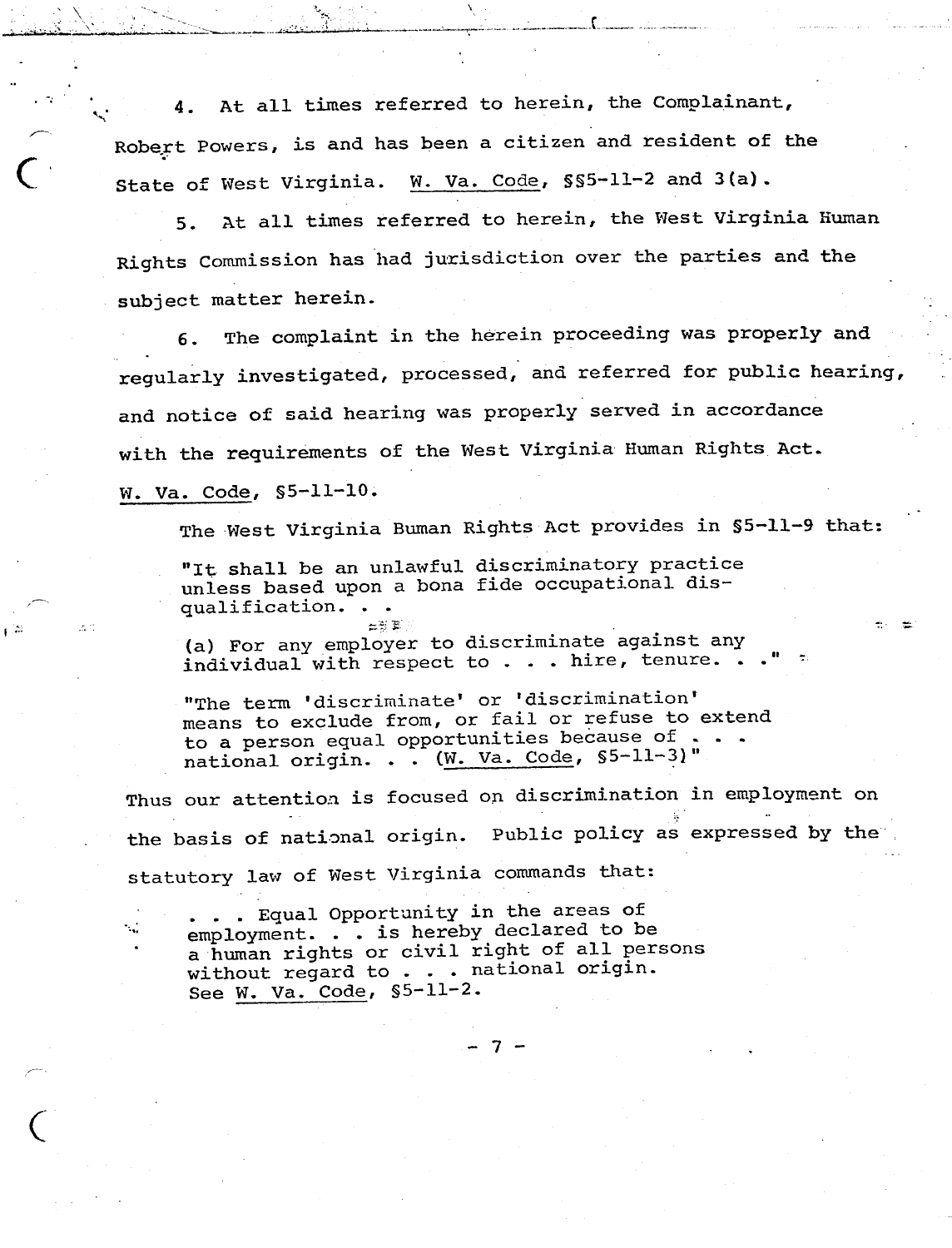Unfortunately there is no West Virginia case law to which one might view for purposes of guidance. The most obvious guide therefore is Title VII of the Federal Civil Rights Act of 1964 as amended in 1972. The 1964 Civil Rights Act, credited with parenthood of the West Virginia Law as well as the Human Rights Acts of other states governs all citizens of our nation and sets minimum standards for anti-discrimination laws.

Title VII states in part:

703(a) It shall be an unlawful discriminatory practice for an employer:

(1) to fail or refuse to hire, or to. discharge any individual . . . because of such individual's national origin.

The findings of fact clearly demonstrate that Complainant was called a "dumb Polock" by his supervisors and did complain to higher corporate authorities.

The Trial Record does not reflect any attempt by Respondent to vigorously investigate whether the Complainant's termination was predicated upon unlawful discrimination based upon national origin.

In EEOC Decision No. 72-0779, the Equal Employment Opportunities Commission stated that "Title VII requires an employer to maintain a working environment free of racial intimidation. That requirement includes positive action where positive action is necessary to redress or eliminate employee intimidation. In light of the foregoing evidence we (EEOC) infer that the. . . (national origin)

- 8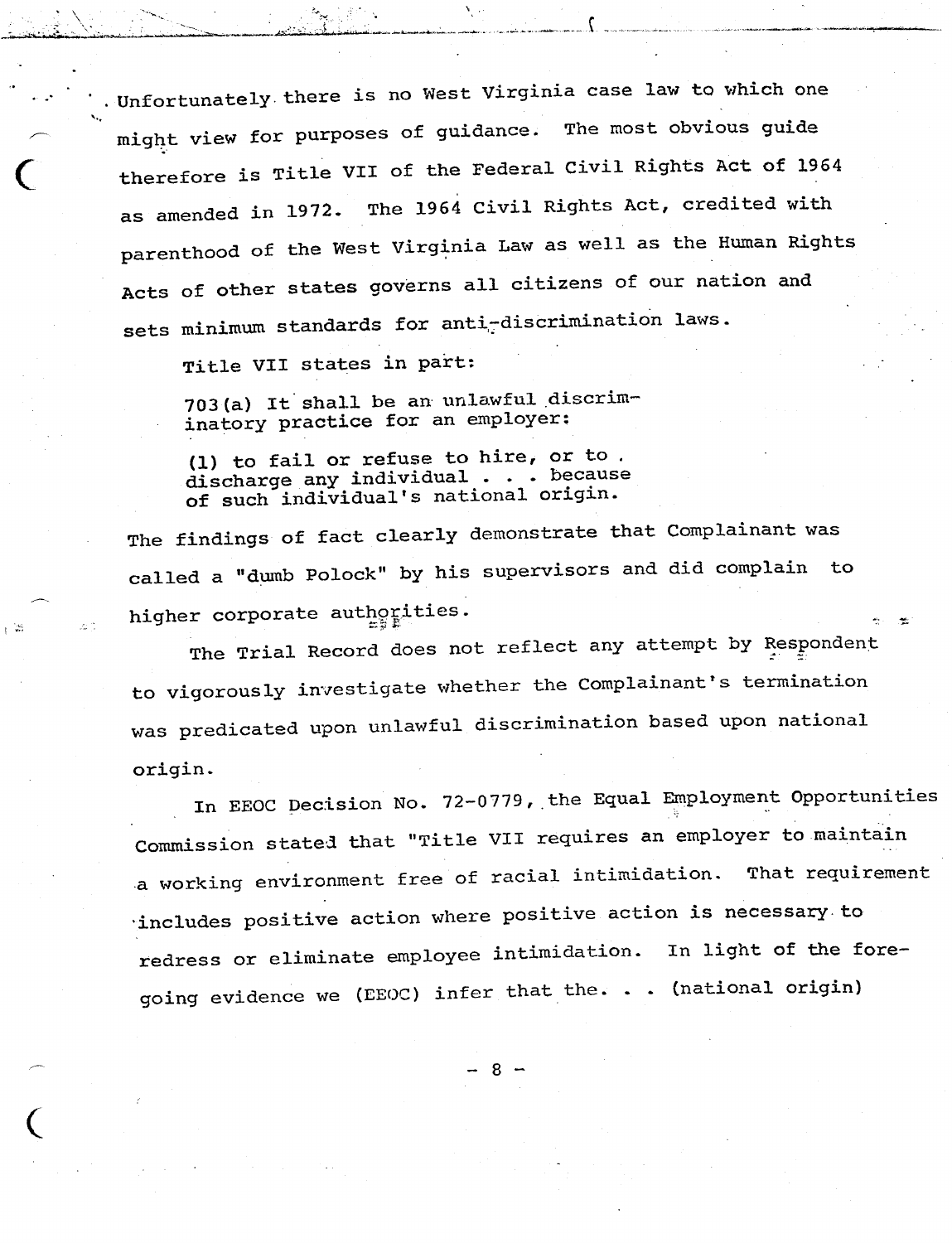within the meaning of the Act." See Commission Decision No. Y-SF9-108. CCH Employment Practices Guide #6030 Cf NLRB v. Newspaper Printing Pressmen's Union, 443 F.2d 863.

---~..,;.~~ •••• - ~. --, ..,~ ..>o",.\_" .•\_:-.4".\_~:" \_\_ .\_••.. \_ \_\_ r\_\_-,~ ~\_, .

*'''t:~'"'*

 $\sqrt{\frac{1}{n}}$ <sup>d</sup> :-,,'> ••\ ..

> In EEOC Decision No. CL68, 12-431, the federal Commission found harassment on the part of a company toward a Polish-born employee when its management permitted the existence of a working atmosphere in which the charging party was subjected to continued vulgar Polish names, Polish jokes told in his presence, and  $\frac{1}{1}$ derogatory remarks about charging party's ancestry.  $\overline{\phantom{a}}$  It is the conclusion of the West Virginia Human Rights Commission that the Respondent, Kaiser Aluminum and Chemical Corporation did not conduct a significant investigation to determine whether Complainant had in fact been subjected to an atmosphere of national origin hostility.

Further, the EEOE#has held in Decision No. 72-0957 that an  $\sim$  = employer was liable for the racially (national origin) derogatory remarks of one of its managers in that the remarks were made while the manager was acting within the normal course of his duties as employer's agent. Thus the West Virginia Human Rights Commission gives great weight to the testimony indicating that Complainant was subjected derogatory appellations, i.e. "dumb Polock" by

 $\frac{1}{2}$  Within this decision the Federal Commission also included within its category of discriminatees fellow Polish workers who were participants in harassing a fellow employee. Said the Commission, "We are aware of the fact that at least two of the employees accused by Charging Party of harassing him were of Polish descent, themselves. We find it unremarkable that persons of Polish descent themserves. We find it different that it is foreign born fellow nave engaged in discrimination again,

-9.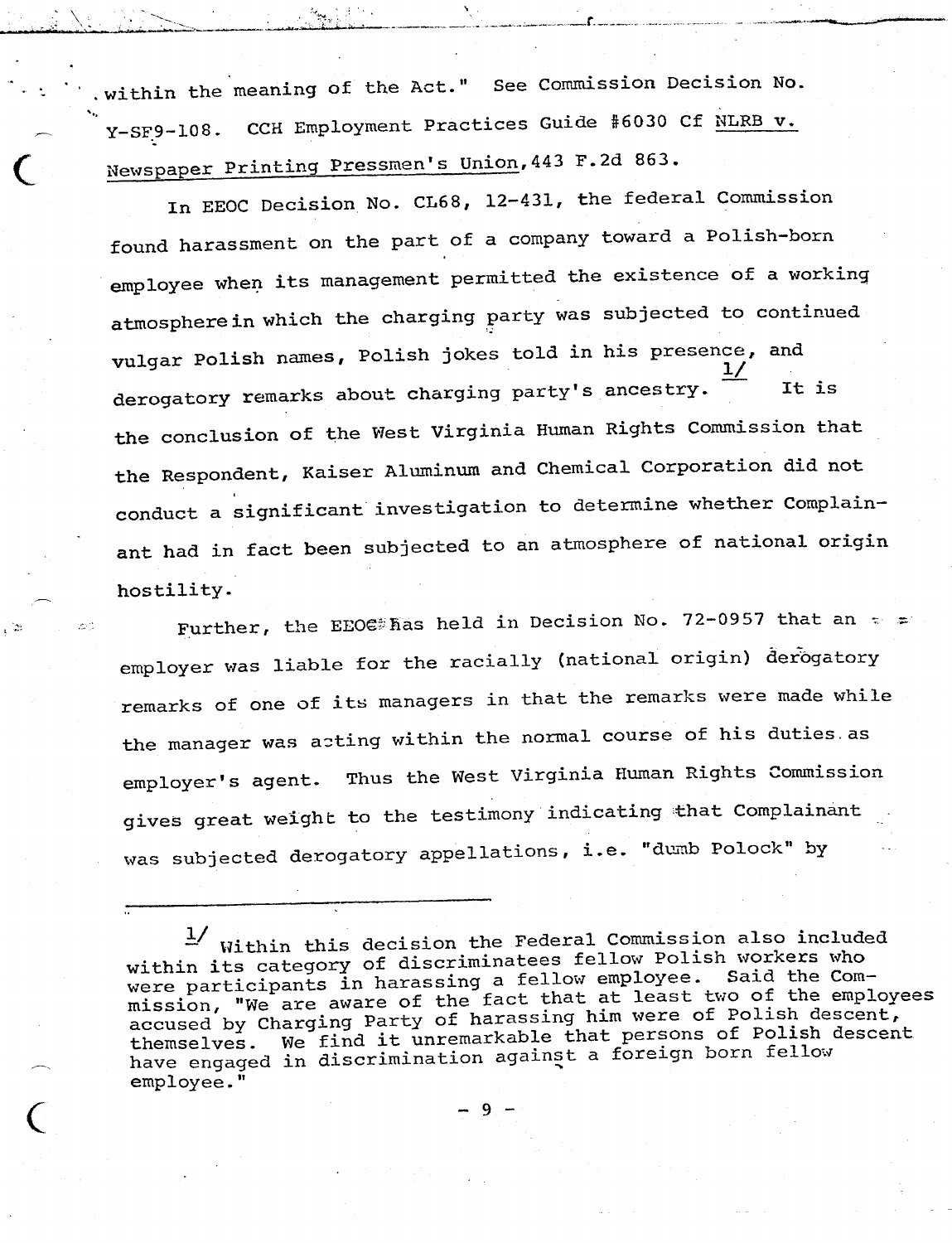. Respondent's managers within the course of their employment.

. Factually distinguishable from the decision reached today are Fekete v. U. S. Steel Corporation, 424 F.2d 331, (DC Pa. 1969), and Howard v. National Cash Register Company, CCH Equal Practices Guide #10, 177. In both the above cases, the Courts did not find evidence of harassment where the company itself did all that it could to stop the acts of harassment. In Howard, the Company disciplined an employee with a three-day suspension and it also removed the charging party' to another shift to lessen the possibility of harassment. In Fekete, the company investigated the charging party's complaints and moved the charging party closer in proximity to the foreman in order to protect the charging party from harassment. Additionally in Howard and Fekete, the companies painted over derogatory signs and gave instructions to employees and supervisors alike<sup>=+</sup>that ethnic as well as other suspect forms<sup> $\sim$ =</sup> of intimidation would not be tolerated.

Added to the non-isolated instances of uttering ethnic slurs and terms against the Complainant by supervisors of Respondent, there is the repudiation by management of its own policy for helping to upgrade its employees.

In light of the record as a whole, reasonable cause exists to believe that Respondent and its agents did commit an unlawful practice in its dismissal of Complainant based upon the following:

1. Failure to maintain a working atmosphere free fromharassment of Complainant.

 $10<sup>°</sup>$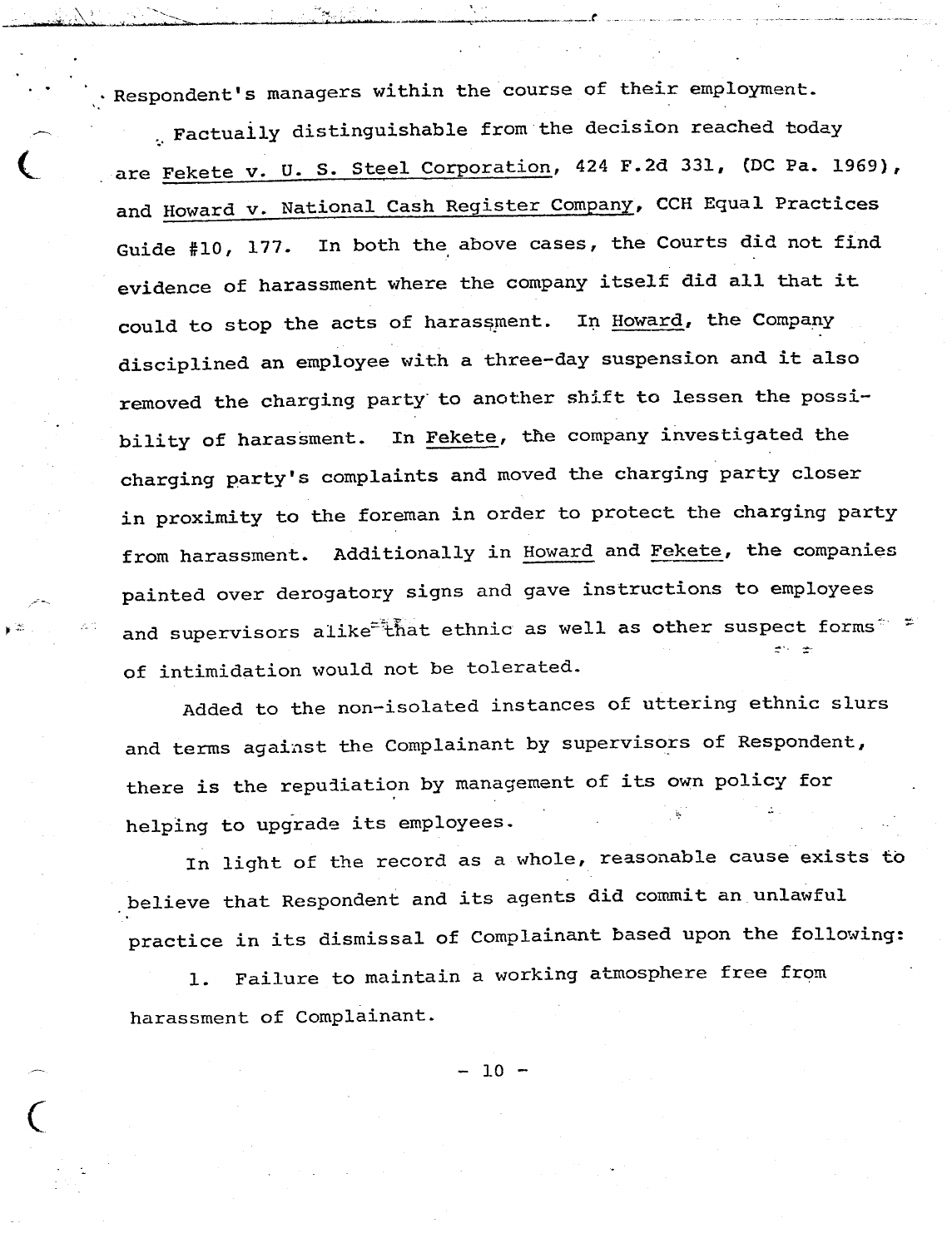Failure to investigate allegations by Complainant  $2.$ of harassment by his supervisors.

 $\mathcal{L} = \mathcal{L} \left( \mathcal{L} \right) \mathcal{L} \left( \mathcal{L} \right)$ ,<u>.,,,,,,,,,,,,,,,,,,,,,,,,,,,,,,,,</u>

 $\begin{matrix} \begin{matrix} 1 \\ 1 \end{matrix} \end{matrix}$ 

3. Breach of Respondent's own corporate policy of helping to upgrade its employees where given deficiencies have been identified.

As Complainant has suffered as a result of Respondent's unlawful conduct, the Commission is faced with the responsibility of fashioning an Order that will effectuate the purposes and objectives of the Human Rights Act, i.e. "to eliminate all discrimination in employment by virtue of . . . national origin." w. va. Code, \$5-11-4.

In creating the Order, the Commission will be guided by the principles of preventing a recurrence of discrimination by the Respondent in the future and of making whole the victim of the past discrimination.  $=$   $\frac{1}{2}$   $\frac{1}{2}$ 

## IV ORDER

THEREFORE, pursuant to the above findings. of fact and conclusions of law, it is hereby ORDERED as follows:

1. The Respondent, Kaiser Aluminum and Chemical Corporation (hereinafter called Respondent), its officers, agents, employees, .successors, assignees and all persons and organizations 'in active concert or participation with it, are hereby permanently ordered to CEASE and DESIST at its Ravenswood, West Virginia plant and

- 11 -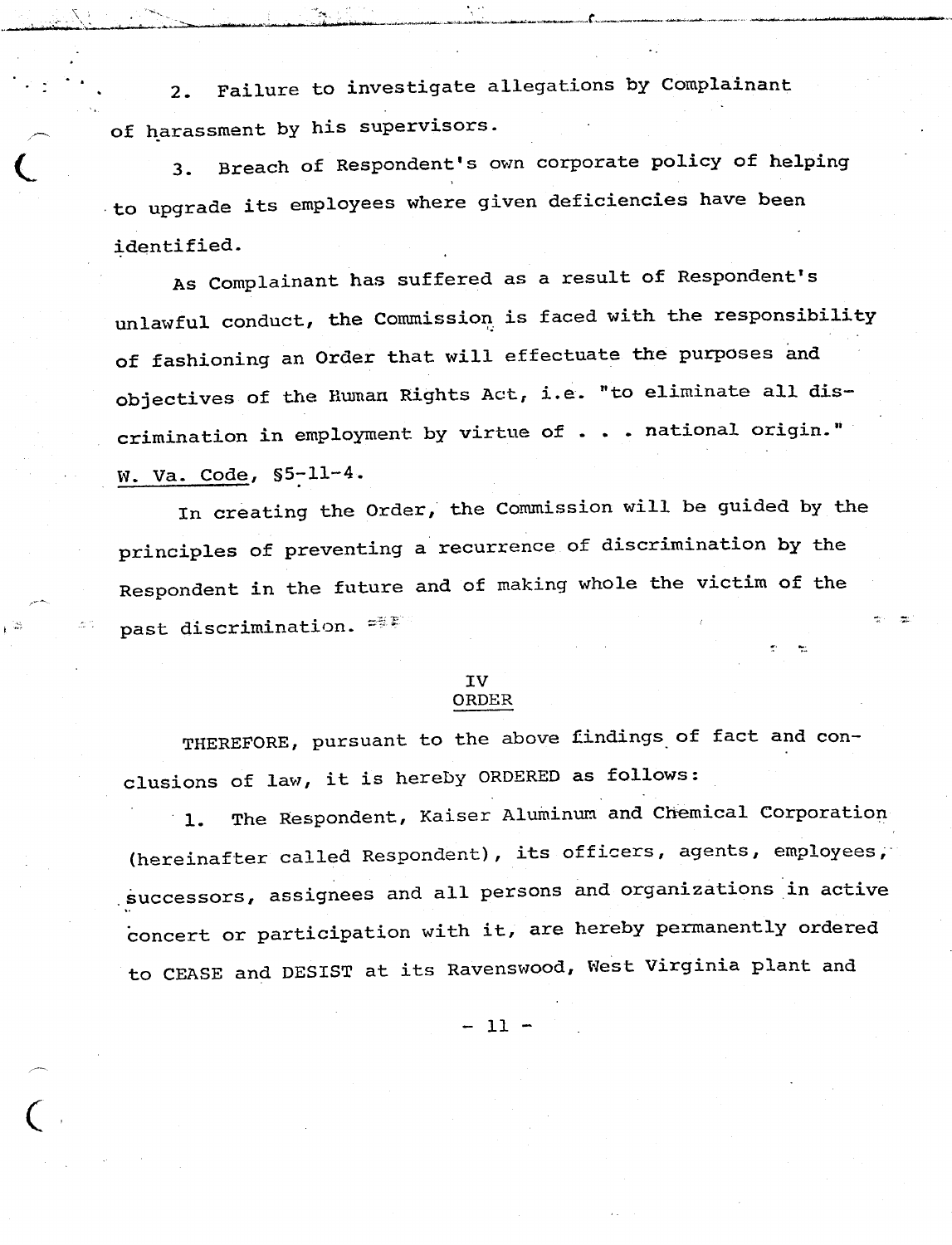all other units or places of business or operation of Respondent located in West Virginia from engaging in any employment practices which discriminate against persons on account of their sex, race, color, national origin, religion, age or blindness, or which perpetuates the effects of past discrimination against such. More specifically, (1) Respondent shall forthwith abrogate and cease its unwritten policy of allowing a working environment charged Respondent shall reinstate Mr. Powers with ethnic hostility.  $(2)$ to the position of supervisory foreman which he held before his In the event such position is not now open, Respondent termination. shall hire Mr. Powers into the closest position to the one from which he was terminated and shall compensate Mr. Powers at a rate equal to the rate he was paid while employed as a supervisory When the position of supervisory foreman, next becomes foreman. available, Respondent shall promote Mr. Powers to that position. Respondent shall reinstate Mr. Powers with full seniority and benefits credited to him at the time of his termination.

It is further ORDERED that the Respondent shall forthwith  $2.$ adopt and implement the following affirmative action program to eliminate the effects of any discriminatory practices:

Within thirty (30) days of the effective date of this A. ORDER, Respondent shall prepare and distribute a written statement of non-discriminatory policies to all of its present full-time and part-time employees and agents. Such statement shall include, but is not necessarily

 $12 -$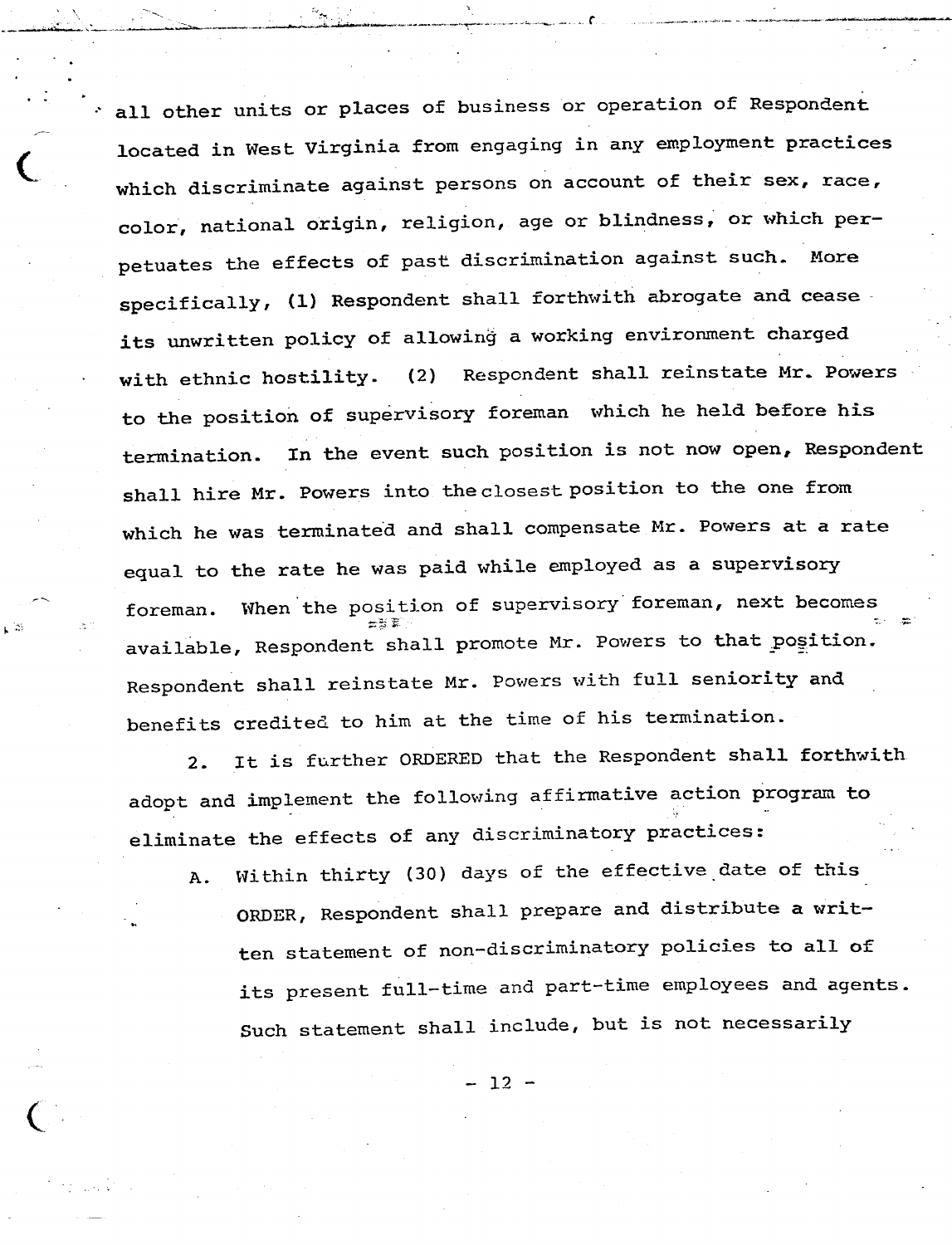limited to, a specific statement that neither Respondent its agents or employees, shall discriminate against any individual with respect to compensation, hire, tenure, terms, conditions or privileges of employment because of race, color, religion, national origin, ancestry, sex, age, or blindness, as provided in Chapter 5, Article 11, W. Va. Code, and that no direct or indirect means may be utilized to contravene such policy;

 $\begin{array}{ccc} \hline \hline \hline \hline \hline \hline \hline \hline \end{array}$ 

B. For a period of three (3) years from the effective date of this ORDER, Respondent shall, within five (5) days of hiring any new full-time or part-time employee or agent provide each such employee or agent with a copy of the statement prepared in compliance with paragraph 2(A) of this ORDER, generally explaining its contents to him or her and directing him or her to read it;

C. Within thirty (30) days of the effective date of this ORDER, each present full-time or part-time supervisory employee or agent shall sign a statement indicating that he or she has been adivsed of the Respondent's non-discriminatory policies, that he or she has read and is familiar with the statement prepared in compliance with paragraph 2(A) of this ORDER, and that he or she is aware that any such supervisory employee or agent who fails or refuses to conform to these

 $-13 -$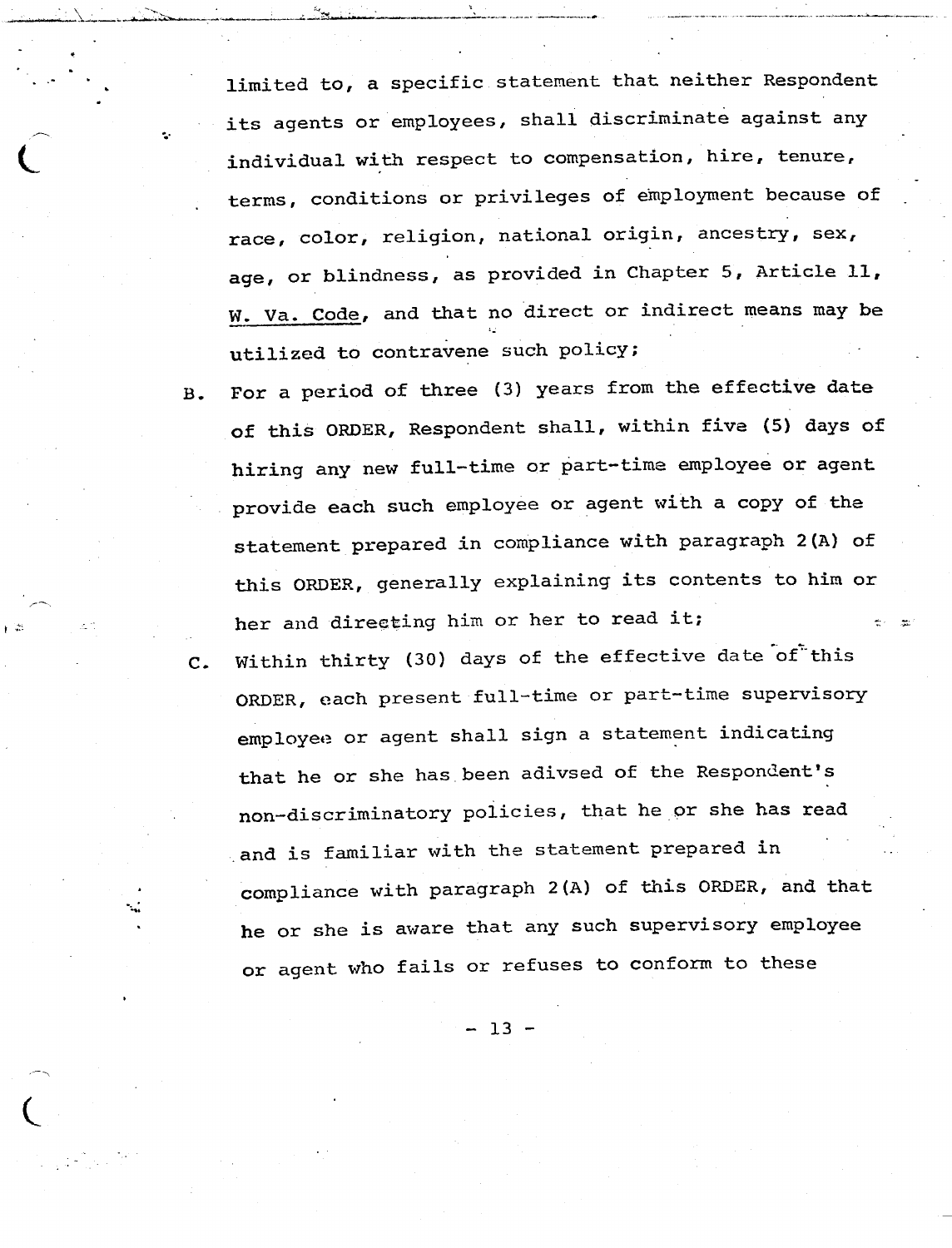policies and practices shall be subject to discipline, including demotion, suspension, or dismissal by the Respondent.

- For a period of three (3) years from the effective D. date of this ORDER, each new full-time or part-time supervisory employee or agent, within thirty (30) days from the commencement of his or her employment, shall sign a statement indicating that he or she has been advised of the Respondent's non-discriminatory policies, that he or she has read and is familiar with the provisions of the statement prepared in compliance with paragraph 2(A) of this ORDER, and that he or she is aware that any supervisory employee or agent who fails or refuses to conform to these policies and practices shall be subject to discipline, including demotion, suspension or dismissal by the Respondent.
	- As set forth in Chapter 5, Article 11, Section 17, **E.** W. Va. Code, the Respondent shall post and maintain in all its offices, units or detachments, in a prominent place where it is clearly visible, the poster of the West Virginia Human Rights Act. All future advertising by the Respondent, through  $F.$ whatever medium, shall contain the phrase, "Equal

 $-14$  -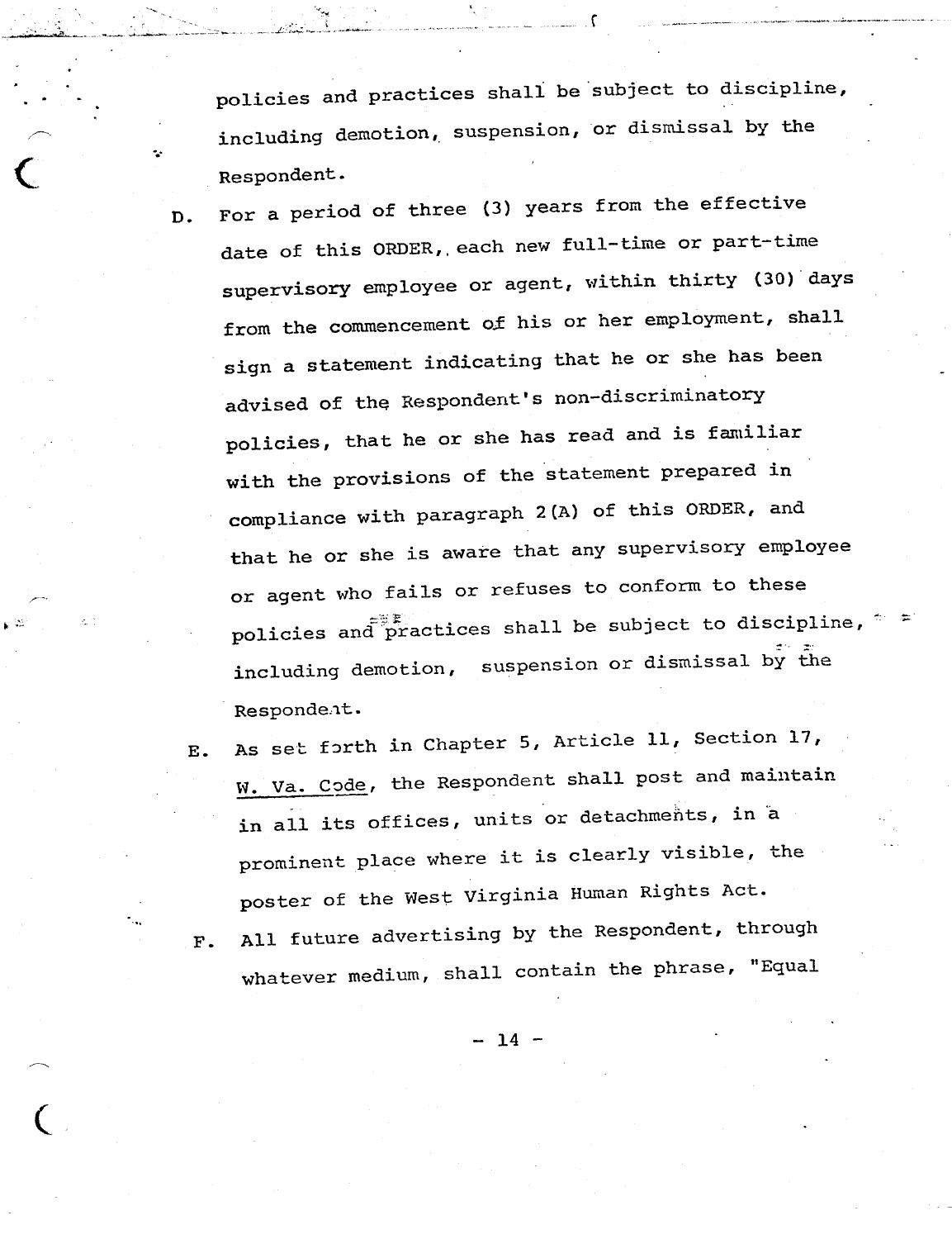Opportunity Employer." The Respondent shall not reduce, diminish or change the character of its advertising to avoid compliance with the requirement.

ċ,

3. It *is* further ORDERED that the Respondent shall pay to the Complainant a sum equal to the expenses incurred during his search for employment or \$115.00 spent to obtain alternative employment. Respondent is further ORDERED to pay to the Complainant the sum of \$1,000.00 as compensation for his humiliation, pain and suffering incurred as a result of Respondent's discrimin-Total amount owed: \$1,000.00 ation. 115.00

\$1,115.00

Payment of said amount *is* to be made to the Complainant by sending a check to the West Virginia Human Rights Commission made payable to the order of Robert Powers for the aforesaid amount. The  $Com$ mission shall then forward the check to the Complainant.

It is further ORDERED that within ninety (90) days of 4. the effective date of this ORDER, and thereafter within one hundred twenty ( $1.20$ ) day intervals for a period of three (3) years, the Superintendent or other responsible officer of representative of the Respondent shall file with the Commission a sworn statement affirming that Respondent has fully and completely complied with this ORDER. Such sworn statements shall be accompanied by a report which includes the following:

Copies of all statements of correspondence as  $(a)$ are required in paragraph 2 (A), {B), (C), (D), and (E) of this ORDER;

 $-15 -$